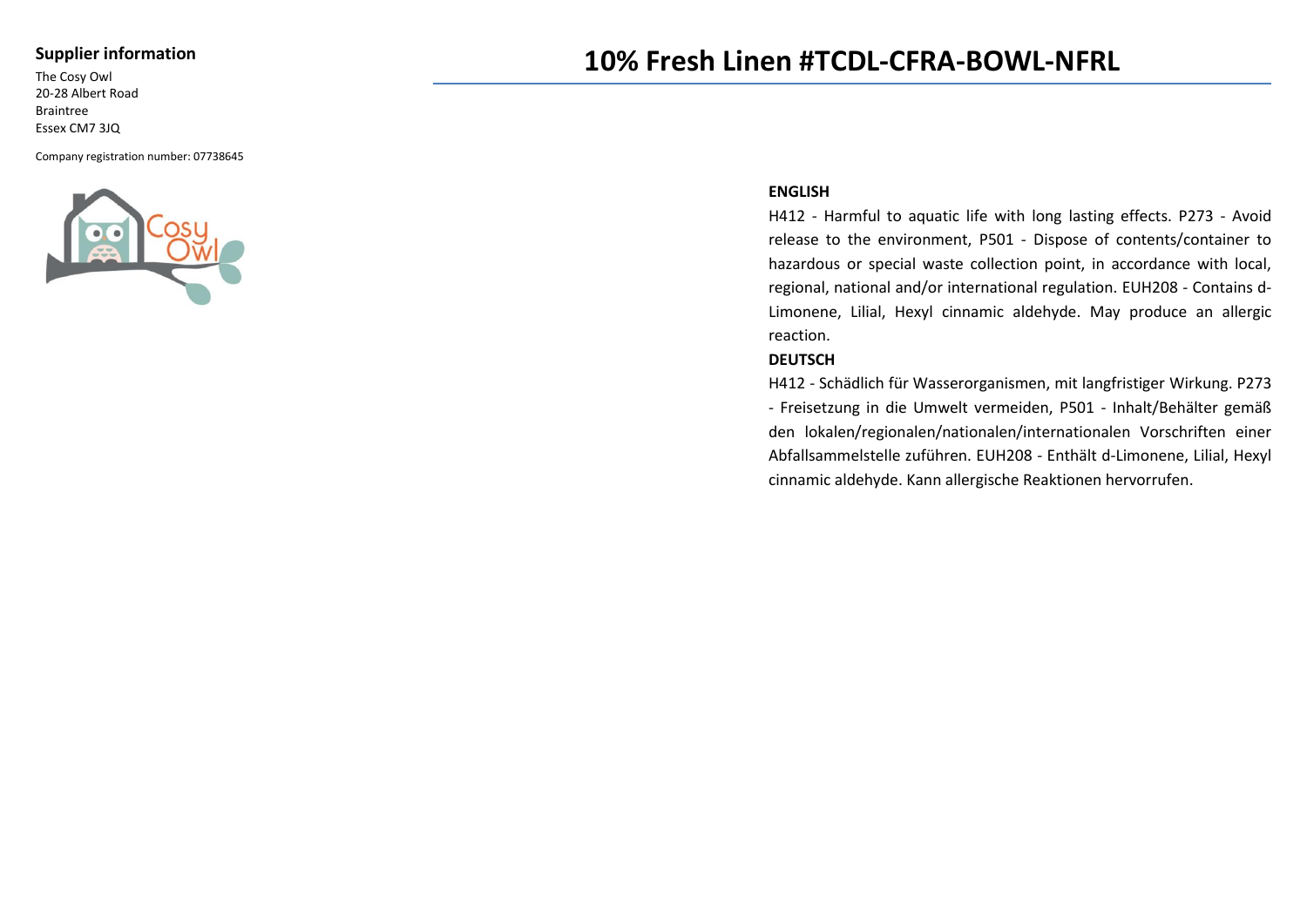

## **Fresh Linen #TCDL-CFRA-BOWL-NFRL**

REGULATION (EC) No 1223/2009 OF THE EUROPEAN PARLIAMENT AND OF THE COUNCIL - COMMISSION REGULATION (EU) No 344/2013 - COMMISSION REGULATION (EU) No 483/2013 Date of issue (DD/MM/YEAR): 27/10/2017Revision date: 03/01/2018 : <br>
:

### **DECLARATION OF COMPLIANCE FOR PERFUME COMPOUNDS (DCP)**

The adoption of the 7th amendment of the European Cosmetic Directive 76/768/EEC requires any cosmetic product containing any of 26 raw materials identified by the Scientific Committee on Cosmetic Products and Non-Food Products intended for Consumers as likely to cause a contact allergy when present above certain trigger levels to be declared on the package label.

|                                     | <b>ALLERGENS</b> |                       |  |
|-------------------------------------|------------------|-----------------------|--|
| Name of common ingredients glossary | CAS-No.          | Allergen % in product |  |
| Linalool                            | 78-70-6          | 1.35                  |  |
| BUTYLPHENYL METHYLPROPIONAL         | 80-54-6          | 2.55                  |  |
| d-Limonene                          | 5989-27-5        | 1.05                  |  |
| .alpha.-Hexyl cinnamic aldehyde     | 101-86-0         | 1.95                  |  |
| Coumarin                            | $91 - 64 - 5$    | 0.5                   |  |
| Benzyl alcohol                      | 100-51-6         | 0.25                  |  |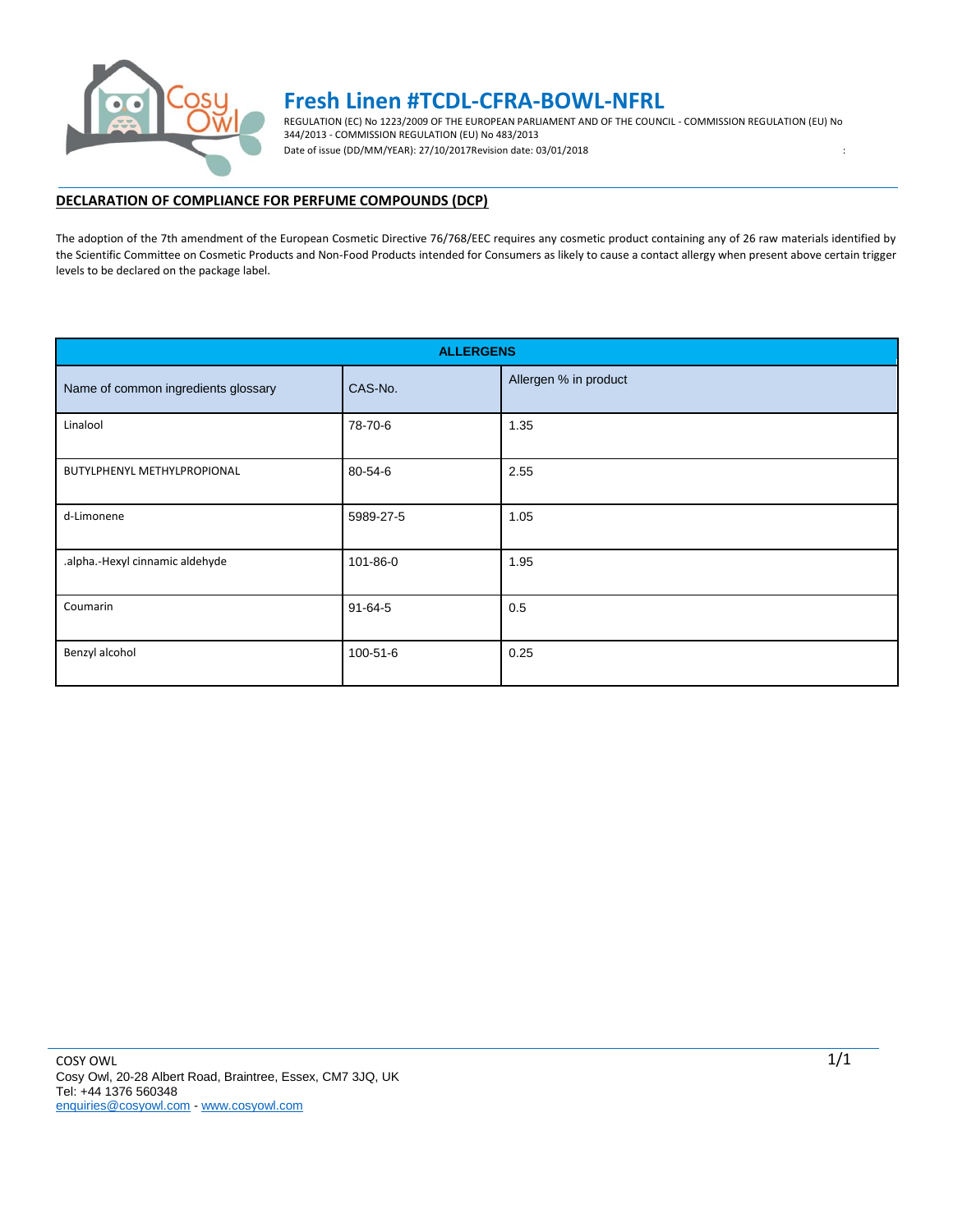## **IFRA STANDARDS CONFORMITY CERTIFICATE**



**Date of issue**:27/11/2017

Fragrance compound

## Product: Fresh Linen #TCDL-CFRA-BOWL-NFRL

We certify that the above compound is in compliance with the Standards of the INTERNATIONAL FRAGRANCE ASSOCIATION (IFRA), 48th Amendment to the IFRA Code of Practice (published June, 2015), provided it is used in the following class(es) at a maximum concentration level of:

| <b>IFRA</b><br>class | Level of use (%)* | <b>Product application</b>                                                                                                                                                                                                                                                                                                                                                                  |  |  |
|----------------------|-------------------|---------------------------------------------------------------------------------------------------------------------------------------------------------------------------------------------------------------------------------------------------------------------------------------------------------------------------------------------------------------------------------------------|--|--|
| 1                    | 0%                | Lip Products of all types (solid and liquid lipsticks, balms, clear or colored, etc.)<br>Children's Toys                                                                                                                                                                                                                                                                                    |  |  |
| $\overline{2}$       | 5.88 %            | Deodorant and Antiperspirant Products of all types including any product with<br>intended or reasonably foreseeable use on the axillae or labelled as such (spray,<br>stick, roll-on, under-arm, deo-cologne and body spray, etc.)<br><b>Fragranced Bracelets</b><br>Nose pore strips                                                                                                       |  |  |
| 3A                   | 24.31 %           | Hydroalcoholic Products applied to recently shaved skin (includes After Shave) (Eau<br>de toilette)                                                                                                                                                                                                                                                                                         |  |  |
| 3B                   | 24.31 %           | Hydroalcoholic Products applied to recently shaved skin (includes After Shave) (Fine<br>Fragrance)                                                                                                                                                                                                                                                                                          |  |  |
| 3C                   | 24.31 %           | Eye Products of all types (eye shadow, mascara, eyeliner, eye make-up, etc.)<br>including eye care<br>Men's Facial Creams and Balms<br>Baby Creams, Lotions, Oils<br>Body Paint for Children                                                                                                                                                                                                |  |  |
| 3D                   | 24.31 %           | Tampons                                                                                                                                                                                                                                                                                                                                                                                     |  |  |
| 4A                   | 72.94 %           | Hydroalcoholic Products applied to unshaved skin (includes aqueous based,<br>alcoholic based and hydroalcoholic) like Cologne, eau de cologne, Eau de Parfum or<br>Parfum) (Eau de Toilette)<br>Ingredients of Perfume Kits<br>Scent Pads, Foil packs<br>Scent Strips for hydroalcoholic products                                                                                           |  |  |
| 4B                   | 72.94 %           | Hydroalcoholic Products applied to unshaved skin (includes aqueous based,<br>alcoholic based and hydroalcoholic) like Cologne, eau de cologne, Eau de Parfum or<br>Parfum) (Fine Fragrance)                                                                                                                                                                                                 |  |  |
| 4C                   | 72.94 %           | Hair Styling Aids Sprays of all types (pumps, aerosol sprays, etc.)<br>Body Creams, Oils, Lotions off all types (except baby creams, lotions, oils)<br><b>Fragrance Compounds for Cosmetic Kits</b><br>Foot Care Products<br>Hair deodorant<br>Body Paint (except those for children)<br>Body sprays (including Body Mist) with no intended or reasonably foreseeable use on<br>the axillae |  |  |
| 4D                   | 72.94 %           | Fragrancing cream                                                                                                                                                                                                                                                                                                                                                                           |  |  |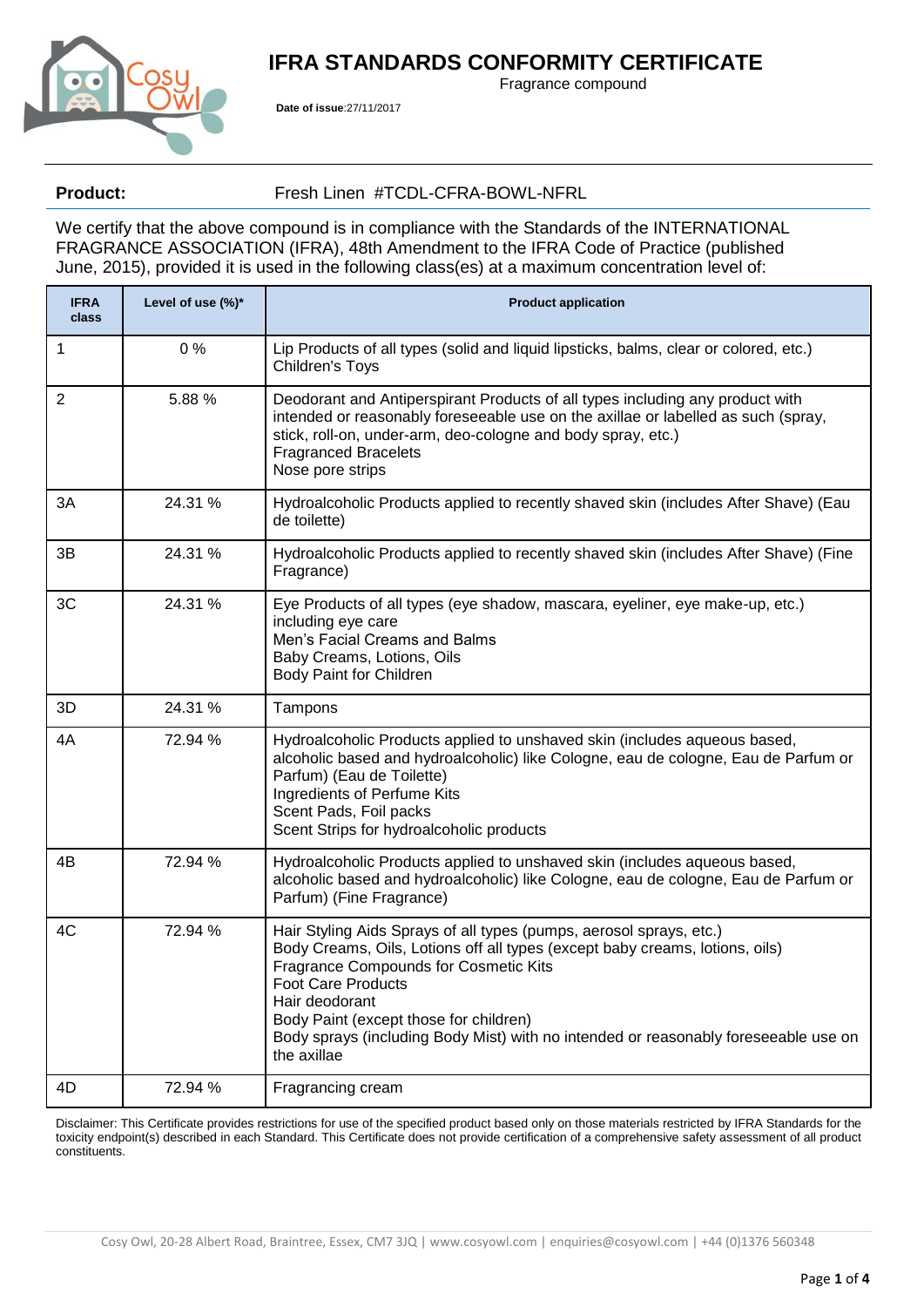## **IFRA STANDARDS CONFORMITY CERTIFICATE**



**Date of issue**:27/11/2017

Fragrance compound

|           |         | Solid perfumes                                                                                                                                                                                                                                                                                                                                                                                                                                                                                                   |  |
|-----------|---------|------------------------------------------------------------------------------------------------------------------------------------------------------------------------------------------------------------------------------------------------------------------------------------------------------------------------------------------------------------------------------------------------------------------------------------------------------------------------------------------------------------------|--|
| 5         | 38.43%  | Women's Facial Creams/Facial Make-up<br><b>Hand Cream</b><br>Hand sanitizers<br><b>Facial Masks</b><br>Baby Powder and Talc<br>Hair permanent and other hair chemical treatments (e.g. relaxers) but not hair dyes<br>Wipes or Refreshing Tissues for Face, Neck, Hands, Body<br>Dry Shampoo or Waterless Shampoo                                                                                                                                                                                                |  |
| 6         | 0%      | Mouthwash, including Breath Sprays<br>Toothpaste                                                                                                                                                                                                                                                                                                                                                                                                                                                                 |  |
| 7A        | 12.16 % | Intimate Wipes<br><b>Baby Wipes</b>                                                                                                                                                                                                                                                                                                                                                                                                                                                                              |  |
| 7B        | 12.16 % | Insect Repellent (intended to be applied to the skin)                                                                                                                                                                                                                                                                                                                                                                                                                                                            |  |
| 8A        | 78.43 % | Make-up Removers of all types (not including face cleansers)<br>Hair Styling Aids Non-Spray of all types (mousse, gels, leave-in conditioners, etc.)<br>Nail Care<br>Powders and talcs (not including baby powders and talcs)                                                                                                                                                                                                                                                                                    |  |
| 8B        | 78.43%  | Hair Dyes                                                                                                                                                                                                                                                                                                                                                                                                                                                                                                        |  |
| <b>9A</b> | 100 %   | Conditioner (Rinse-Off)<br><b>Liquid Soap</b><br>Shampoos of all types (including baby shampoos)<br>Face Cleansers of all types (washes, gels, scrubs, etc.)<br>Shaving Creams of all types (stick, gels, foams, etc.)<br>All Depilatories (including waxes for mechanical hair removal)<br>Body Washes of all types (including baby washes) and Shower Gels of all types<br>Bar Soap (Toilet Soap)<br>Bath Gels, Foams, Mousses, Salts, Oils and Other Products added to bathwater                              |  |
| 9B        | 100 %   | Feminine hygiene -pads, liners<br>Toilet paper<br>Wheat bags                                                                                                                                                                                                                                                                                                                                                                                                                                                     |  |
| 9C        | 100 %   | <b>Facial tissues</b><br><b>Napkins</b><br>Paper towels<br>Other Aerosols (including air freshener sprays and air freshener pump sprays, but not<br>including deodorants / antiperspirants, hair styling aids sprays)<br>Fragranced Face Masks (not intended to be used as medical device)                                                                                                                                                                                                                       |  |
| 10A       | 98.04%  | Handwash Laundry Detergents of all types including concentrates<br>Fabric Softeners of all types including fabric softener sheets<br>Household Cleaning Products, Other Types (fabric cleaners, soft surface cleaners,<br>carpet cleaners, etc.)<br>Machine Wash Laundry Detergents (liquids, powders, tablets, etc.) including laundry<br>bleach and concentrates<br>Hand Dishwashing Detergent including concentrates<br>Hard Surface Cleaners of all types (bathroom and kitchen cleansers, furniture polish, |  |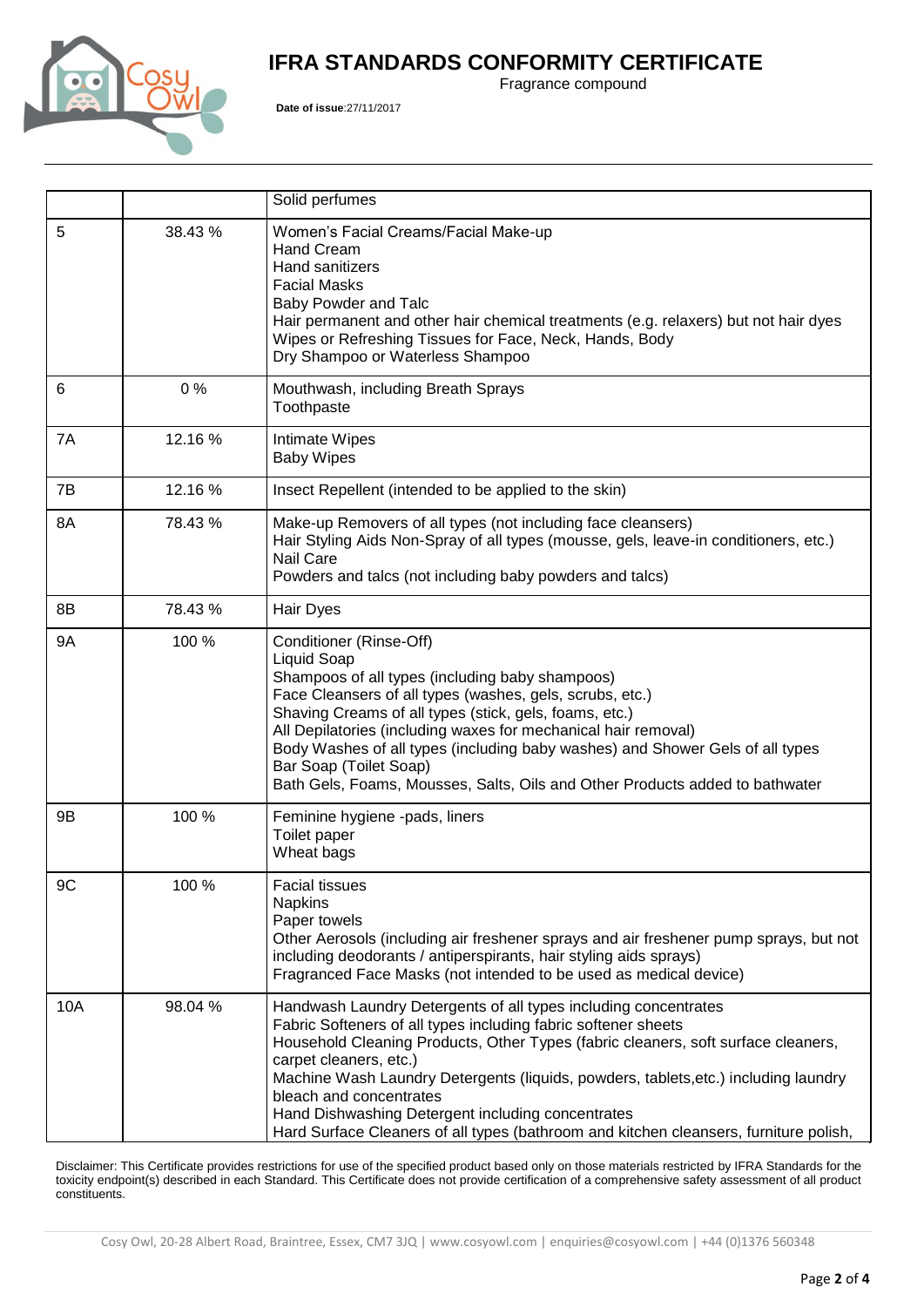## **IFRA STANDARDS CONFORMITY CERTIFICATE**



**Date of issue**:27/11/2017

Fragrance compound

|     |        | $etc.$ )<br>Shampoo for pets<br>Dry cleaning kits<br>Scented gloves, socks, tights with moisturizers                                                                                                                                                                                                                                                                                                                                                                                                                                                                                                                                                                                                                                                                                                                                                                                                                                                                                                                                                                                                                                                                                                                                                                                                                                                                                                                                                                                       |
|-----|--------|--------------------------------------------------------------------------------------------------------------------------------------------------------------------------------------------------------------------------------------------------------------------------------------------------------------------------------------------------------------------------------------------------------------------------------------------------------------------------------------------------------------------------------------------------------------------------------------------------------------------------------------------------------------------------------------------------------------------------------------------------------------------------------------------------------------------------------------------------------------------------------------------------------------------------------------------------------------------------------------------------------------------------------------------------------------------------------------------------------------------------------------------------------------------------------------------------------------------------------------------------------------------------------------------------------------------------------------------------------------------------------------------------------------------------------------------------------------------------------------------|
| 10B | 98.04% | <b>Diapers</b><br>Toilet seat wipes                                                                                                                                                                                                                                                                                                                                                                                                                                                                                                                                                                                                                                                                                                                                                                                                                                                                                                                                                                                                                                                                                                                                                                                                                                                                                                                                                                                                                                                        |
| 11  | 100 %  | All non-skin contact or incidental skin contact including:<br>Candles<br>Air Fresheners and Fragrancing of all types (concentrated aerosol with metered<br>doses (range 0.05-0.5mL/spray), plug-ins, solid substrate, membrane delivery,<br>electrical)<br>Air delivery systems<br>Cell phone cases<br>Pot pourri, powders, fragrancing sachets, liquid refills for air fresheners (non-cartridge<br>systems), Reed diffusers<br>Liquid refills for air fresheners (cartridge systems)<br><b>Shoe Polishes</b><br>Deodorizers/Maskers not intended for skin contact (e.g. fabric drying machine<br>deodorizers, carpet powders)<br>Insecticides (mosquito coil, paper, electrical, for clothing etc.) excluding aerosols<br>Scent delivery system using a dry air technology that releases a fragrance without<br>sprays, aerosols or heated oils (technology of nebulization)<br>Air freshening crystals<br><b>Toilet Blocks</b><br><b>Joss Sticks or Incense Sticks</b><br>Machine dishwash detergent and deodorizers<br>Machine only Laundry detergent (e.g. liquitabs)<br>Plastic articles (excluding toys)<br><b>Fuels</b><br>Fragranced lamp ring<br>Scratch and Sniff (sampling technology)<br>Paints<br>Cat litter<br>Animal sprays (all types)<br>Treatment products for textiles (e.g. starch sprays, fabric treated with fragrances<br>after wash, deodorizers for textiles or fabrics)<br>Floor wax<br>Odored distilled water (that can be added to steam irons)<br>Scent pack |
|     | $*A$   |                                                                                                                                                                                                                                                                                                                                                                                                                                                                                                                                                                                                                                                                                                                                                                                                                                                                                                                                                                                                                                                                                                                                                                                                                                                                                                                                                                                                                                                                                            |

*\*Actual use level or maximum use level*

For other kinds of application or use at higher concentration levels, a new evaluation may be needed; please contact: Cosy Owl, enquiries@cosyowl.com

The IFRA Standards are based on safety assessments by the Panel of Experts of the RESEARCH INSTITUTE FOR FRAGRANCE MATERIALS (RIFM).

It is the ultimate responsibility of our customer to ensure the safety of the final product (containing this fragrance) by further testing if need be.

Information about presence and concentration of IFRA restricted/prohibited materials in the fragrance compound: (Fresh Linen #TCDL-CFRA-BOWL-NFRL)